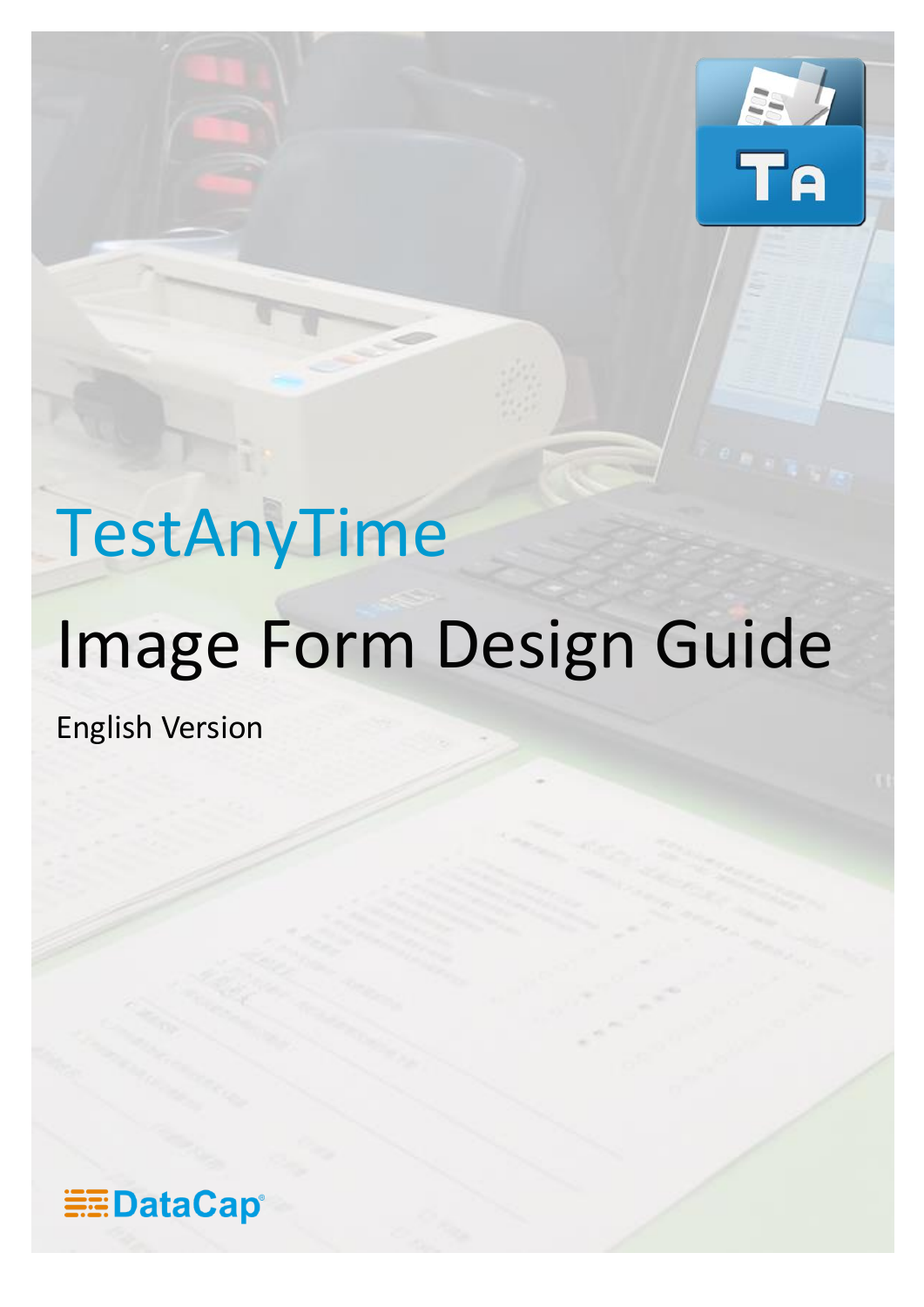## Image Form Design Guide

### **Notes & Notices**

**Thank you for choosing TestAnyTime. This form design guide will teach you the basics and have you up & running in a few minutes.**



**NOTE:** Indicates important information that helps you make better use of your computer.



**Keyword:** Highlighted area that displays an important keyword that

will be used frequently.



**Information in this document is subject to change without notice. ©2016 Datacap Computer Solutions Limited. All rights reserved.**

Reproduction in any manner whatsoever without the written permission of Datacap Computer Solutions Limited is strictly forbidden.

Trademarks used in this text: Datacap, the Datacap logo, and TestAnyTime are trademarks of Datacap Computer Solutions Limitied. Microsoft and Windows are registered trademarks of Microsoft Corporation. Other trademarks and trade names may be used in this document to refer to either the entities claiming the marks and names or their products.

Datacap Computer Solutions Limited disclaims any proprietary interest in trademarks and trade names other than its own.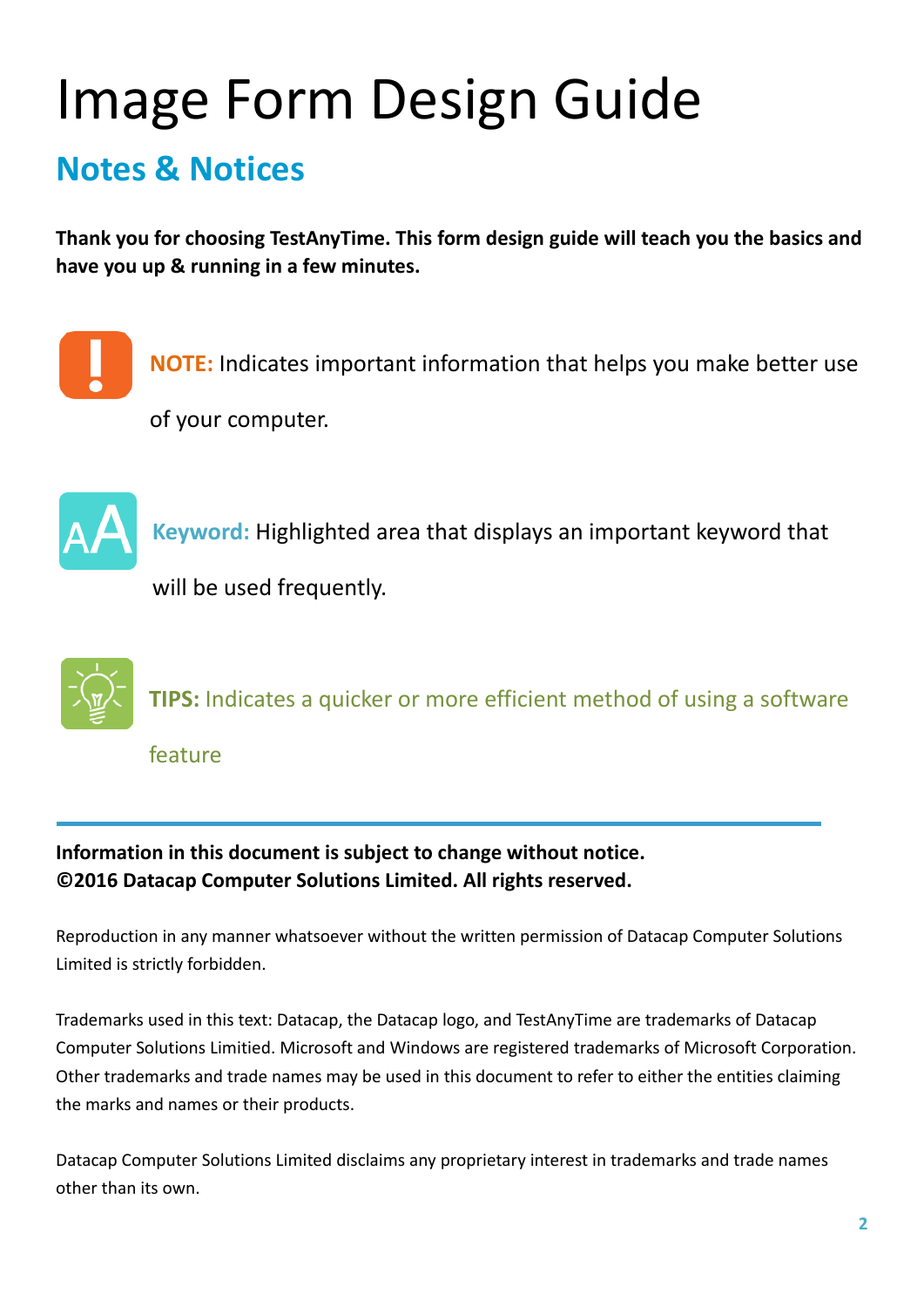## Image Form Design Guide

### **Table of Contents**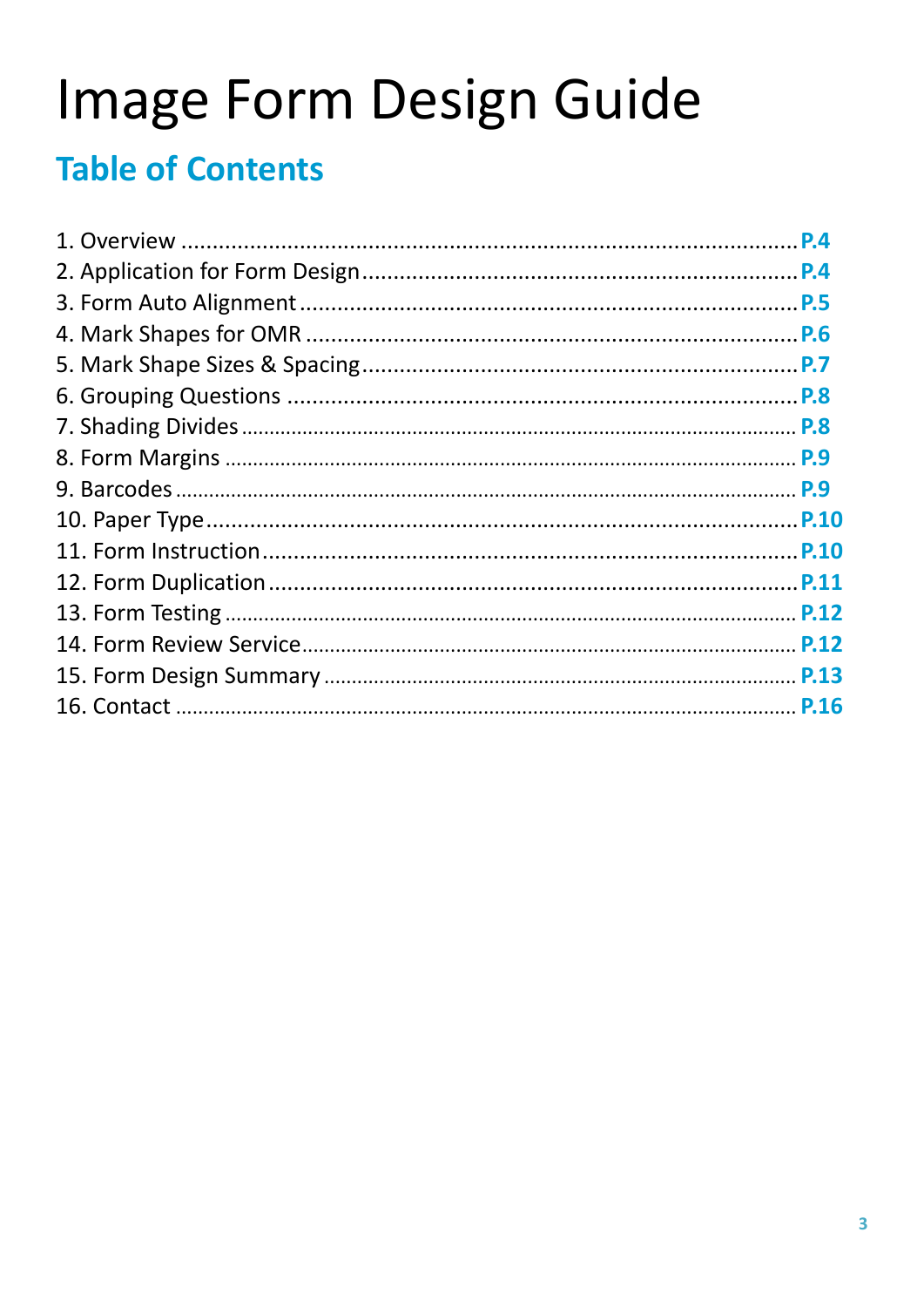### **1. Overview**

Creating imaging forms is the first step to a successful experience and ensuring a high recognition rate with TestAnyTime. When a form is created well, many potential problems can be avoided. TestAnyTime works with plain paper marks, no special marks or printing are needed, like the ones used in traditional OMR forms. Respondents can use either pen or pencil to complete their forms.

This guide will show you how to create and design forms that are compatible with TestAnyTime software.



**Note:** Although TestAnyTime allows a great deal of flexibility in form design, proper form design will be crucial in achieving high accuracy and recognition rate.

### **2. Application for Form Design**

TestAnyTime software is not nor contains a form designer. Forms use for TestAnyTime can be created simply by using software in programs that you are most comfortable with; such as a word processer, survey design package, design applications etc. e.g.:

- Microsoft Word (most commonly used)
- Google Docs
- Adobe Illustrator
- Adobe Photoshop
- Corel Draw

Forms will contain marks (bubbles, ovals, rectangles etc.) where respondents will darken to fill in a choice or answer. Forms can contain multiple pages and can be printed on both sides of the paper. The choice of software you use to create your form is entirely up to you. You may base your decision on what you feel comfortable in using, your budget and your project requirements. However, whatever your choice may be, the following form design guidelines will apply. We suggest that you read through them carefully before undertaking your own form design.



**TIP:** You may wish to refer to our DataCap website for up to date information about our form design services and download our sample forms to use: <http://www.datacap.hk/sample>



#### **Keyword:** 'Mark'

Mark is hollow shape on a form where respondents darken in the area to indicate their answer or choice. Marks are usually ovals, rectangles or bubbles.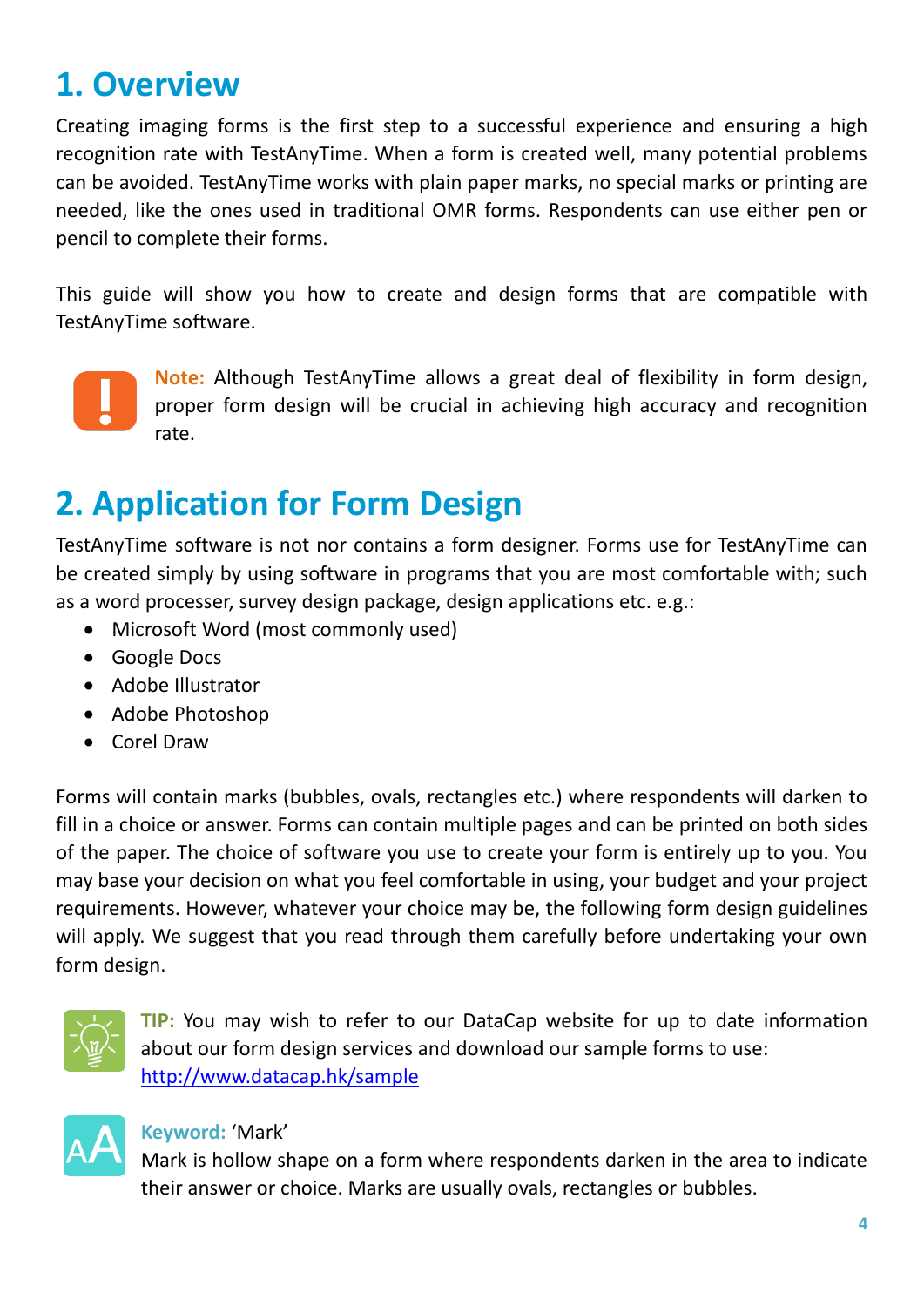### **3. Form Auto-Alignment**

TestAnyTime software has a built-in auto alignment feature for the processing the forms. This auto-alignment function minimizes any skews or movements during printing or photocopying of the forms, which can lead to data not be recognized.

To utilize this feature in your form design you will need to assign a solid (filled) black color shape to your form's 4 corners. The shape used can be triangles, squares, ovals etc:



These 4 corner shapes are called the 'Registration' marks or anchor marks. These will be captured by TestAnyTime as the forms are scanned and if any movements or skews are detected, the software will auto align the image of the forms accordingly to the template setting, thus improving accuracy and recognition rate. Below is a diagram that explains how the feature works in a bit more detail:

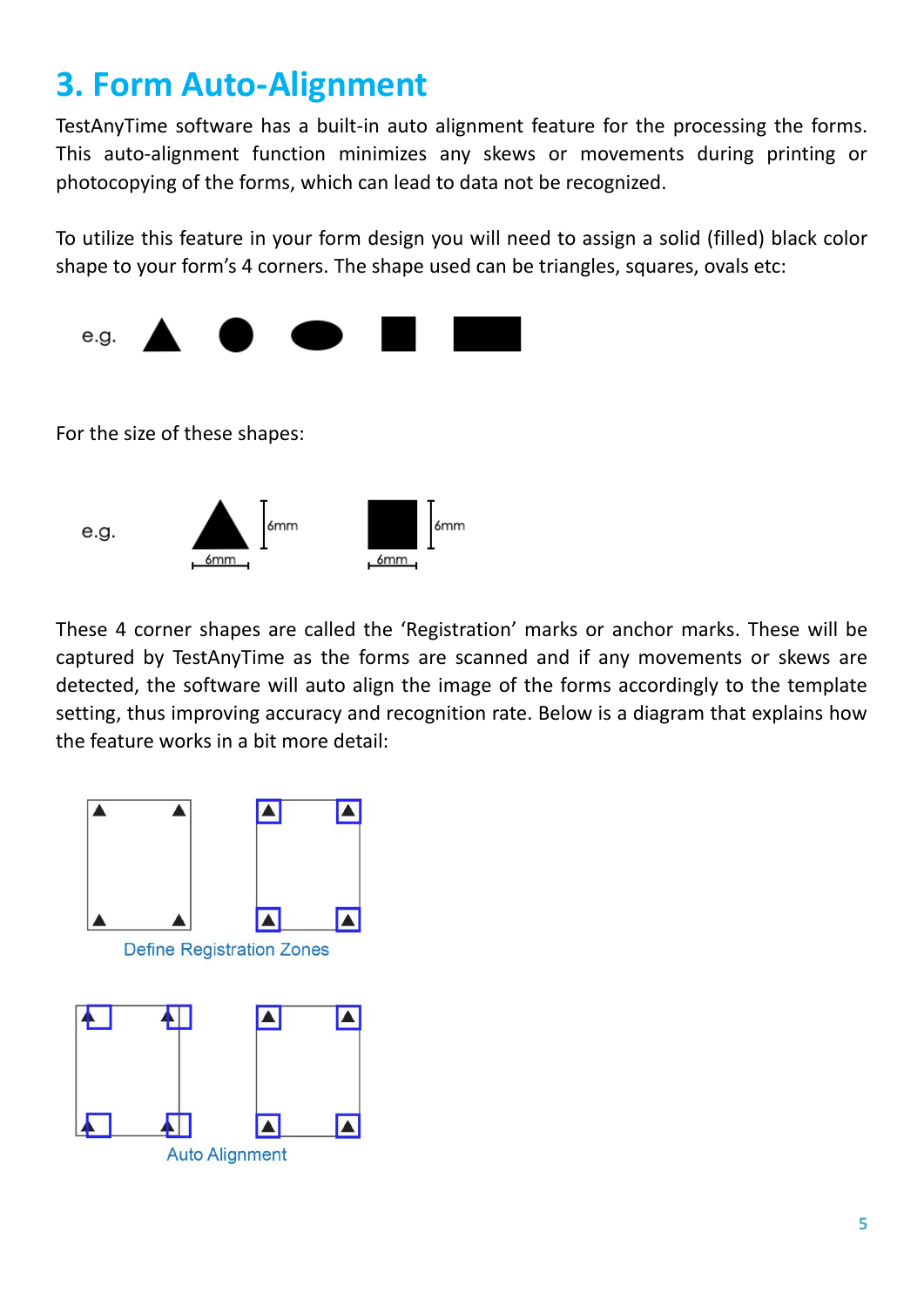### **4. Mark Shapes for OMR (Optical Mark Recognition)**

Forms need to be created so that TestAnyTime can capture and recognize the data 'marked' on them. TestAnyTime software recognizes the data as a 'mark' made in OMR shapes which can be bubbles, circles, squares, rectangles etc. These 'marks' are darkened by respondents on the form as their intended choice or answer using a pencil or a pen.

The choice of shapes is another consideration that you will need to make when creating your own forms. Smaller shapes (such as an oval or circle) usually mean respondents fill in more completely and neatly, however it may also lead to accidental marks inside being wrongly captured as an answer. Our sample forms from our website [\(http://www.datacap.hk/sample\)](http://www.datacap.hk/sample) use rectangles as the shape for marks to be filled as it easier to distinguish stray marks and intended answers.

It is recommended that the shapes you use are hollow (i.e. no numbers or text inside the shape):



 $\mathsf{H}$ 

In addition it is also recommended the shapes you choose contain unbroken (no gaps) border when printed and scanned. The border thickness should not be more than 0.5mm:





Border Thickness Max: 0.5mm



**Note:** Any shapes that may contain numbers or text inside can affect the recognition and capture of data (e.g. leading to OMR to be recognized)



**TIP:** You may use our DataCap fonts which are installed along with the TestAnyTime software or you can download the font pack from our website: <http://www.datacap.hk/sample>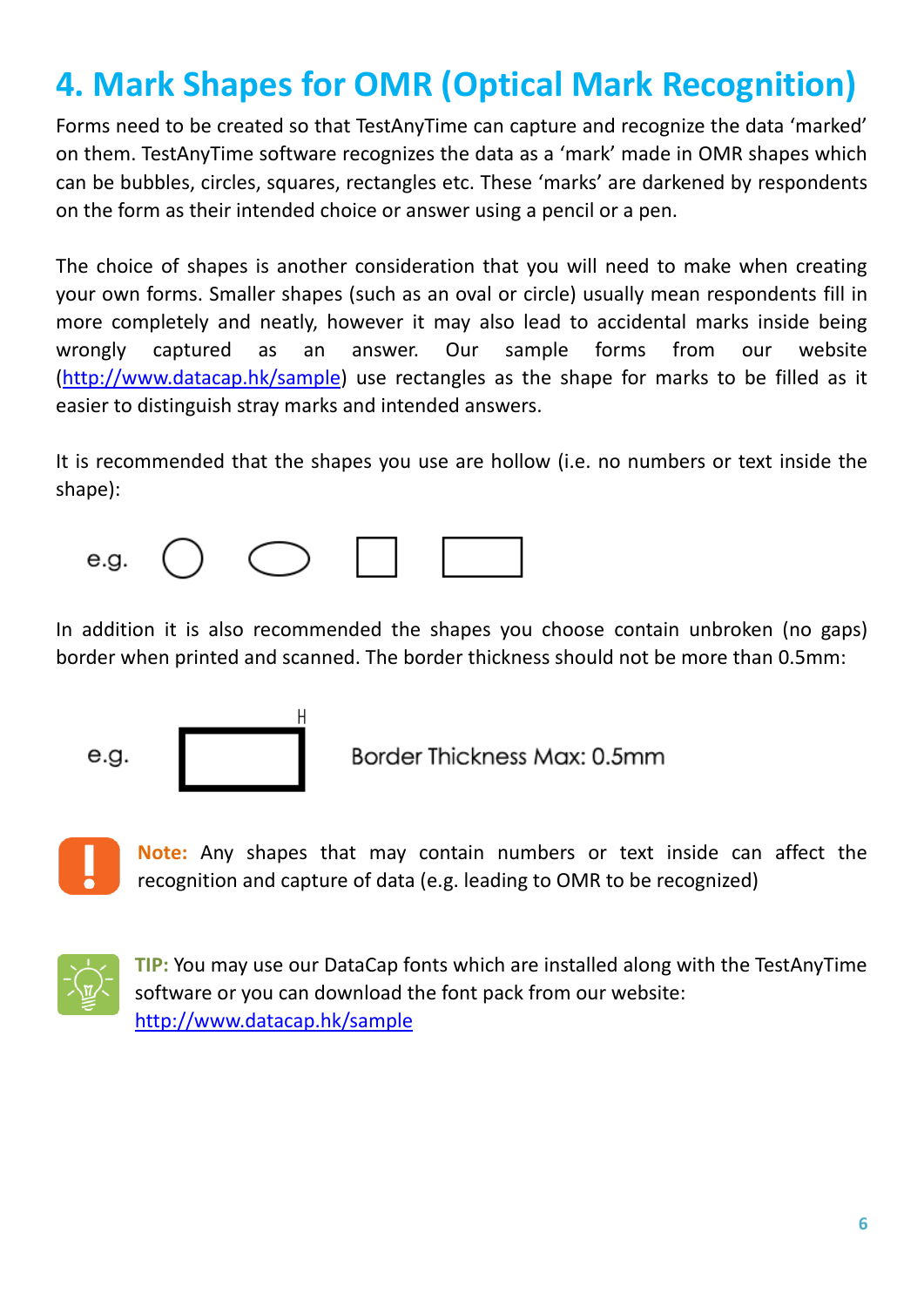### **5. Mark Shape Sizes & Spacing**

Reserving enough white spacing between mark shapes is an important part of good form design.

Allow at least 3mm spacing between other mark shapes, lines, barcodes and text:



For form alignment (registration marks) it is recommended that you leave at least 6mm spacing between the paper's edge, other mark shapes, lines, barcodes and text.



The white space around your marks act as a buffer area for TestAnyTime software to accommodate any scanner skews, form offset, and poor marking from your respondents. The greater white space on the form, the better TestAnyTime is able to allow differences form to form. In contrary, the more crowded or packed a form (the less white space there is), the more difficult it is for TestAnyTime to compensate for any form differences.

#### **Example of good mark spacing:**

|                          |        | A B                                                                                                                                                                                                                                                                                                                                                                                                                                    | $C$ D                                                                                                                                                                                                                                |        |
|--------------------------|--------|----------------------------------------------------------------------------------------------------------------------------------------------------------------------------------------------------------------------------------------------------------------------------------------------------------------------------------------------------------------------------------------------------------------------------------------|--------------------------------------------------------------------------------------------------------------------------------------------------------------------------------------------------------------------------------------|--------|
| $\mathbf{1}$             |        | $\begin{array}{ccccccccccccccccc} \textbf{1} & \textbf{1} & \textbf{1} & \textbf{1} & \textbf{1} & \textbf{1} & \textbf{1} & \textbf{1} & \textbf{1} & \textbf{1} & \textbf{1} & \textbf{1} & \textbf{1} & \textbf{1} & \textbf{1} & \textbf{1} & \textbf{1} & \textbf{1} & \textbf{1} & \textbf{1} & \textbf{1} & \textbf{1} & \textbf{1} & \textbf{1} & \textbf{1} & \textbf{1} & \textbf{1} & \textbf{1} & \textbf{1} & \textbf{1}$ |                                                                                                                                                                                                                                      |        |
| 2                        |        | $\Box$ $\Box$ $\Box$                                                                                                                                                                                                                                                                                                                                                                                                                   |                                                                                                                                                                                                                                      | $\Box$ |
| 3                        |        | $\begin{array}{ccccccccccccccccc} \textbf{1} & \textbf{1} & \textbf{1} & \textbf{1} & \textbf{1} & \textbf{1} & \textbf{1} & \textbf{1} & \textbf{1} & \textbf{1} & \textbf{1} & \textbf{1} & \textbf{1} & \textbf{1} & \textbf{1} & \textbf{1} & \textbf{1} & \textbf{1} & \textbf{1} & \textbf{1} & \textbf{1} & \textbf{1} & \textbf{1} & \textbf{1} & \textbf{1} & \textbf{1} & \textbf{1} & \textbf{1} & \textbf{1} & \textbf{1}$ |                                                                                                                                                                                                                                      |        |
| $\overline{\mathcal{A}}$ | $\Box$ |                                                                                                                                                                                                                                                                                                                                                                                                                                        | <u>and the state of the state of the state of the state of the state of the state of the state of the state of the state of the state of the state of the state of the state of the state of the state of the state of the state</u> | $\Box$ |
| $\overline{5}$           |        |                                                                                                                                                                                                                                                                                                                                                                                                                                        |                                                                                                                                                                                                                                      |        |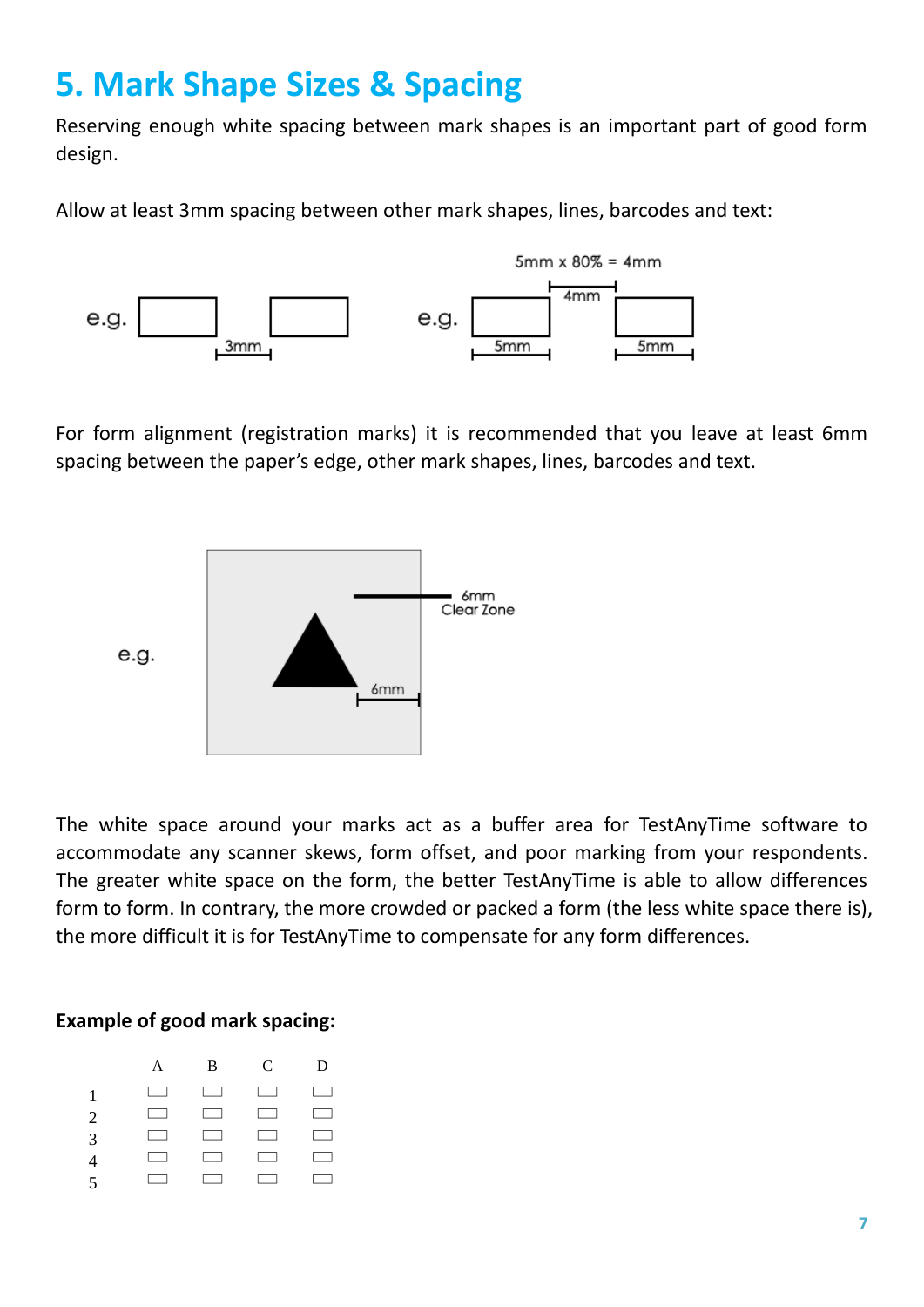### **6. Grouping Questions**

It is recommended that questions of the same type are grouped or place together on the form, this will minimize your efforts when you move on to setting up your template on the software. For example, questions on true or false should be place in one area and multiple choices questions in another. We suggest that all mark shapes you place on the form that will be define in a single OMR area is to be aligned horizontally or vertically.

In addition where possible to allow enough spacing for you to highlight groups of questions together later on-screen during the template process.



**Tip:** Try to minimize the use of text between shapes as it will reduce your workload instead of having to highlight/select these mark zones individually to form single questions, e.g.:

#### **Layout 1 (Normal):**

Q10. What subjects are you taking?

|  | $\Box$ English | $\Box$ Chinese | $\Box$ French | $\Box$ Spanish |
|--|----------------|----------------|---------------|----------------|
|--|----------------|----------------|---------------|----------------|

#### **Layout 2 (Better):**

Q10. What subjects are you taking?

- English
- $\Box$  Chinese
- $\Box$  French
- $\Box$  Spanish

### **7. Shading Divides**

TestAnyTime works well with marks printed in black ink on plain white paper without any shading. Although we do not suggest the use of shading in areas containing marks, you may create shading that cover the questions but leaving areas that contain marks to be white e.g.:

|                   | <b>Excellent</b> | Good | Fair | Poor |
|-------------------|------------------|------|------|------|
| Question 1        |                  |      |      |      |
| <b>Question 2</b> |                  |      |      |      |
| Question 3        |                  |      |      |      |
| Question 4        |                  |      |      |      |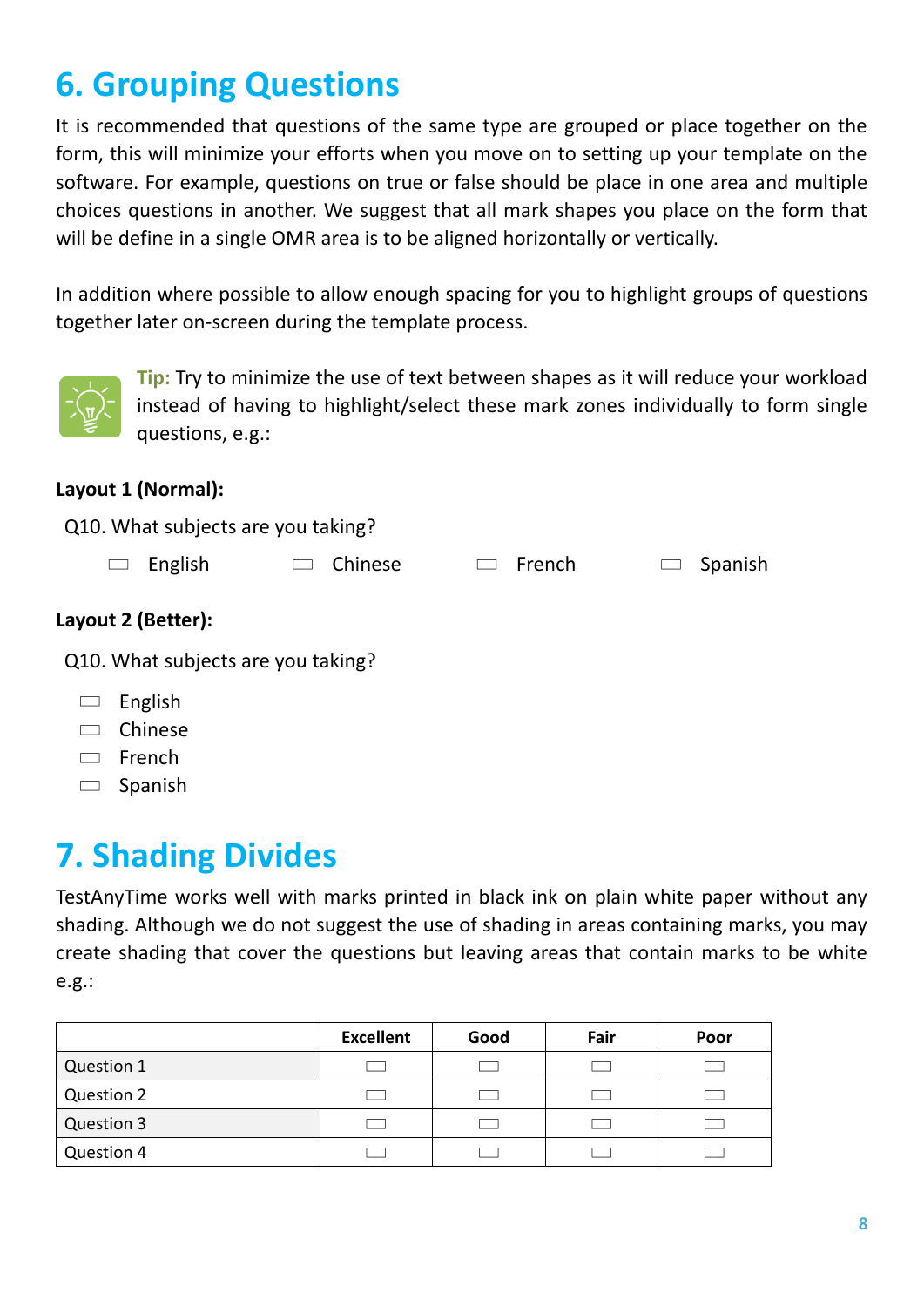### **8. Form Margins**

Space for margins along edge of the form is crucial. We suggest allowing a minimum of no less than ½ inch (approx. 1.27cm) margin space around the form. This space for the margin allows for some shifting in forms without losing marks or registration corners off the edge.



**Note:** The smaller the margin space on the form, the less room you have for inconsistences from form to form.

### **9. Barcodes**

TestAnyTime reads many different barcode formats. Barcodes can be used to capture a range of information, including but not limited to, names, ID numbers, class numbers, student ID and other demographic information. TestAnyTime software supports the following barcode formats:

| <b>1D Barcodes</b> | <b>2D Barcodes</b>         | <b>Post Barcodes</b>         |
|--------------------|----------------------------|------------------------------|
| Code 11            | <b>PDF417</b>              | PotNet                       |
| Code 39            | Data Matrix<br>$\bullet$   | Planet<br>$\bullet$          |
| Code 39 Extended   | QR Code<br>$\bullet$       | RM4SCC                       |
| Code 93            | Micro QR Code<br>$\bullet$ | Australia Post               |
| Code 128           |                            | IntelligentMail<br>$\bullet$ |
| 2of5 Interleaved   |                            |                              |
| Codabar            |                            |                              |
| Patch Code         |                            |                              |
| EAN <sub>8</sub>   |                            |                              |
| <b>EAN 13</b>      |                            |                              |
| <b>UPCA</b>        |                            |                              |
| <b>UPCE</b>        |                            |                              |
| Add 2              |                            |                              |
| Add 5              |                            |                              |

Barcodes can be incorporate with one or more pieces of data. When using multiple pieces of data within a barcode, you will have to separate the data with some character (called a delimiter), e.g. such as a space, comma or tab.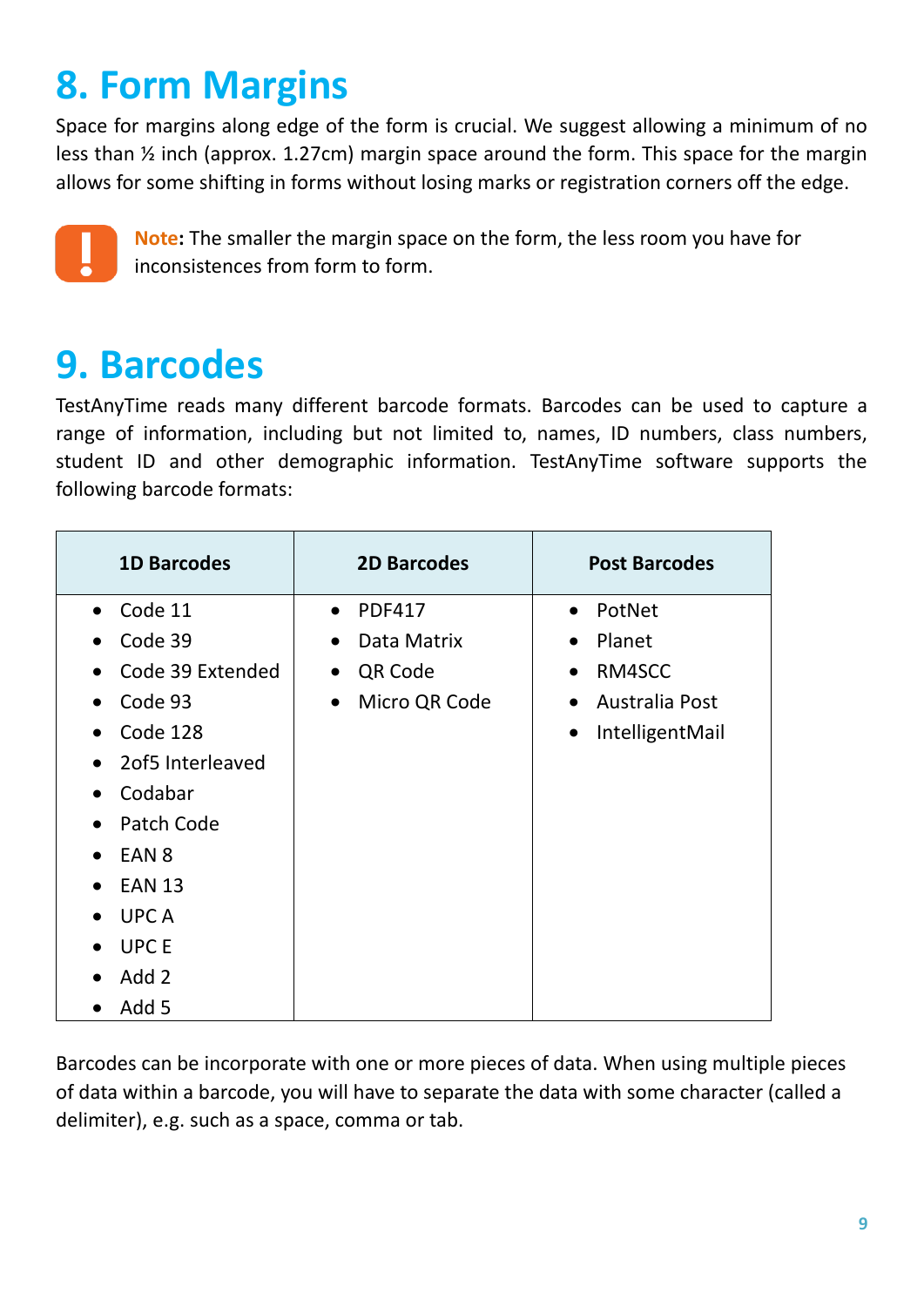In order for barcodes to be recognized successfully with TestAnyTime, follow the guidelines below:

- Barcodes should be at least 48pt in terms of size
- Barcodes should be placed either horizontally or vertically
- Keep barcodes away from any marks, texts or lines



**Note:** For Code 39 barcode please ensure that a star or asterisk is placed at the beginning and end of the barcode. Without these asterisks, TestAnyTime will not be able to read the barcode.

**Example:** To set a barcode for '987654', you should type the \*987654\* to convert the sequence to Code 39 barcode font.

We suggest when designing any forms with barcodes it is best to print a few forms out to do a test and see if it can be recognized with TestAnyTime before printing and sending the forms out.

### **10. Paper Type**

TestAnyTime supports any paper size or thickness supported by your scanner. Please refer to your scanner's user guide and specification for further information. For the type of paper we suggest that you use white paper for the best recognition. You may also consider using colored paper (light, soft/pastel colours usually work well). However we do recommend whatever paper you choose to test the recognition first before printing large quantities of your form.



**Tip:** When testing colour paper, we recommend trying out a few copies through your scanner and TestAnyTime. The target is to have the form's scanned image to consist of a white background with black text. If you notice a lot of black specks or pigments in the background, your choice of colour paper maybe too dark.

### **11. Form Instructions**

You may want to add some instructions onto you form to guide and illustrate to respondents how to fill in the marks correctly opposed to marks that are wrong.

#### **Example:**

#### Form Instructions

Please fill in the marks completely. Wrong marks should be completely erased.

Correct:  $\blacksquare$  Wrong:  $\blacksquare$   $\blacksquare$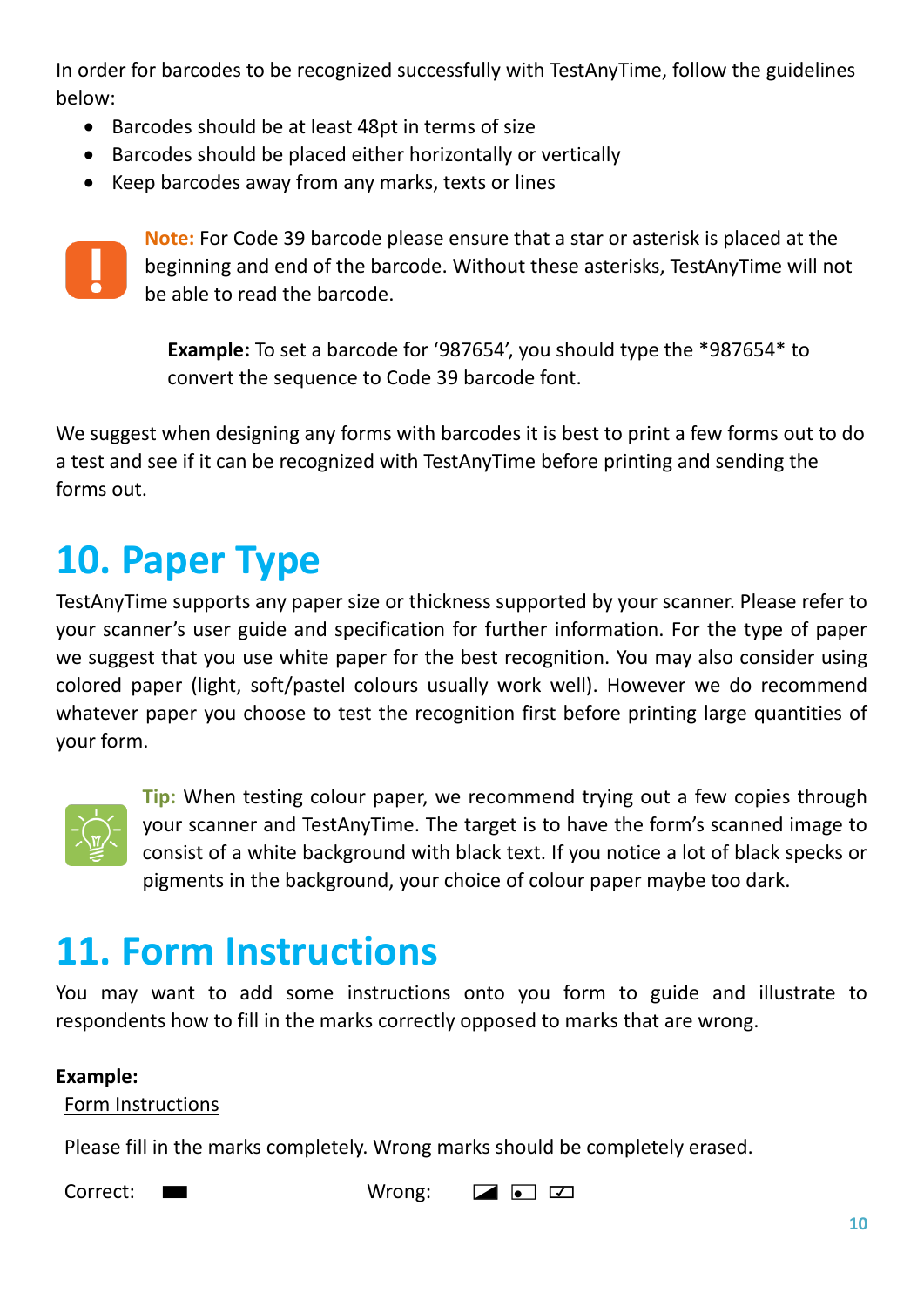### **12. Form Duplication**

There are a number of ways to reproduce forms in a several ways:

- Laser Printer
- High Quality Photocopier
- Professional Printer

It is important to note that if form duplication is done correctly, you can reduce form processing errors while improving quality and consistency. We recommend that when reproducing forms, it is best to use the same source (i.e. from a file or same form copy). For photocopying forms it is important to remember that your overall form design and the paper placement in the photocopier are the restricting factors on how large your margins must be to reduce errors. If forms have inadequate spacing, they have low tolerance to skews and offset.

When photocopying forms we suggest placing the form carefully on the copier's glass pane tends to reproduce better quality forms than using a document feeder (as this can increase the chance of skews, as it enters the machine). In addition it is important to test the photocopied forms (in a batch) by creating a template in our software to see if data and quality capture is what you expect. Furthermore we recommend that once you feel that the data and quality capture is acceptable, that you photocopy all the forms you need in one batch. This removes the need for making photocopies of photocopies which can lead to form inconsistencies.



**Note:** It is recommended that you maintain as much consistency and single source reproduction of forms as possible. However if copies are made in several locations (e.g. different offices), it is best to have one of the copies to be sent back to where the forms will be processed, in order to adjust / alight the core template with any forms that may have shifted significantly.



**Tip:** Regardless of what application you use to create your form, it is recommended that the file you use to print is saved in a PDF format. PDF format retains the original formatting, which ensures if other people print the same form, the same layout should be consistent. If you used special fonts, remember to embed them into the PDF file so that others can see the same fonts, when it's opened.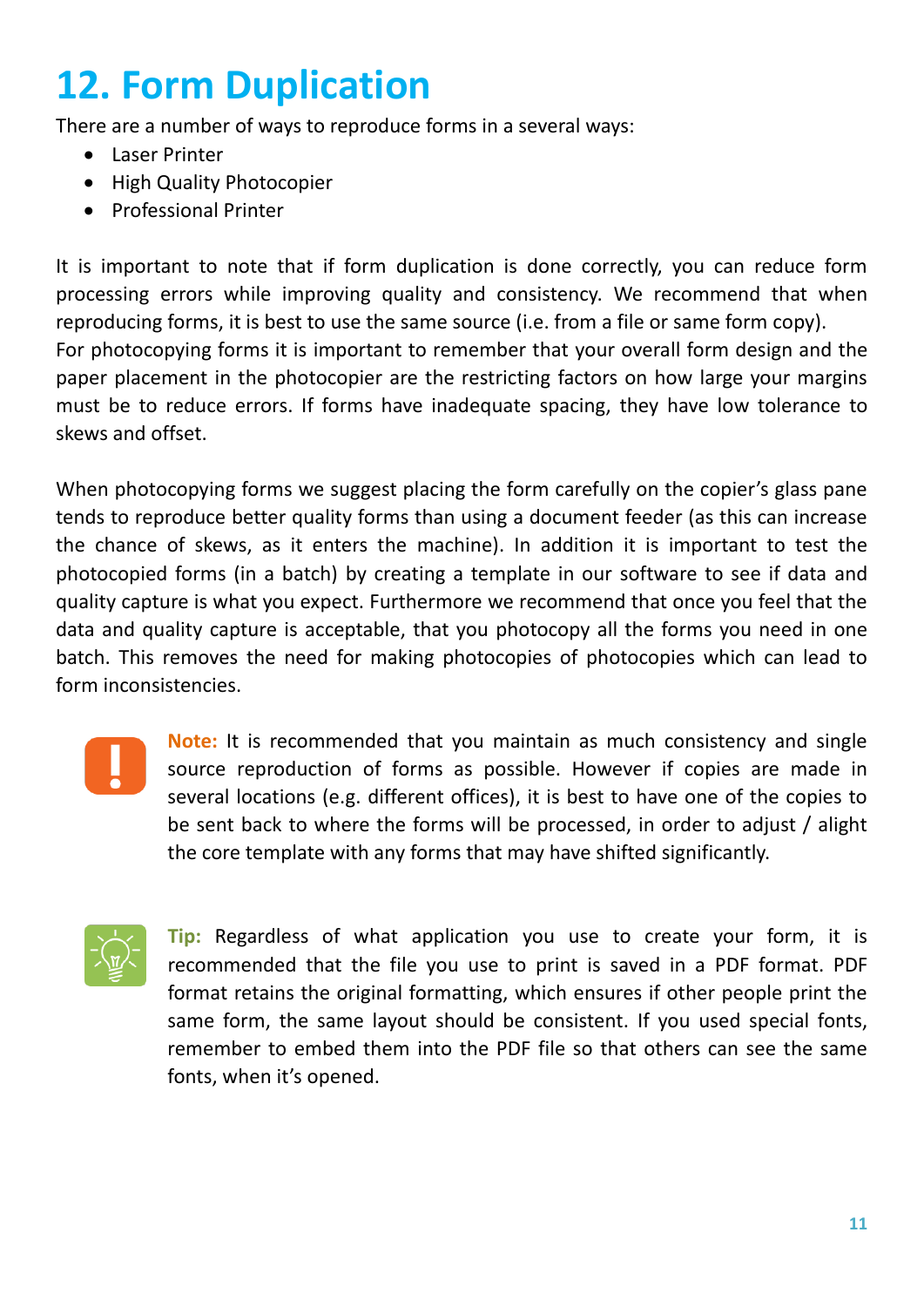### **13. Form Testing**

The best way to check if you have created a good form, scannable form is to test it. We suggest that you should always test forms you plan to use with TestAnyTime before printing and distributing large quantities. It is much easier to spot and solve problems before the forms are printed and distributed.

To test the forms, create a template in TestAnyTime. Then fill out a few forms that you have reproduced from your form design file. You should fill out some of the forms exactly how a respondent may fill it out (e.g. not all perfect). Scanned the forms and check the accuracy of the data capture, to see if they are what you expect.



**Note:** Remember to use the same scanner settings for when you create the template and when you scanned the forms that are filled in.



**Tip:** We suggest using 300dpi when you scanned the forms, to get the best quality images for recognition.

### **14. Form Review Service**

We will be happy to review any forms you have created to use with TestAnyTime. You can contact us via phone or email (see 16. Contact Us) to our technical support team and we will check your forms for any known problems. We suggest that you check your forms with us before printing and distributing.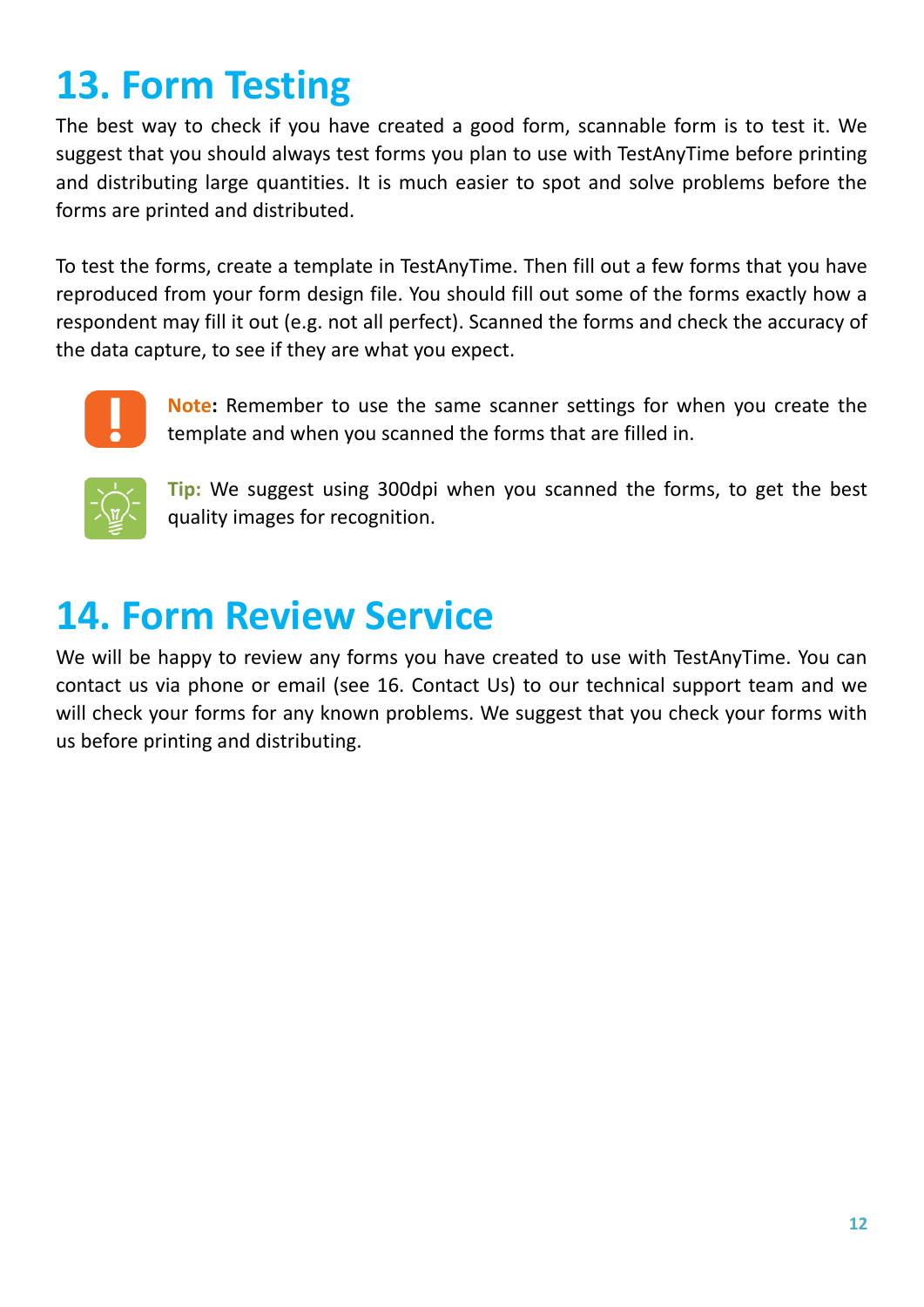### **15. Form Design Summary**

|                | <b>Topic</b>            | <b>Detail</b>                                                                                                                                                                                                                   |
|----------------|-------------------------|---------------------------------------------------------------------------------------------------------------------------------------------------------------------------------------------------------------------------------|
| $\mathbf{1}$   | Form Design Application | Create your forms in the software you are most<br>comfortable with:<br>Microsoft Word<br><b>Google Docs</b><br>Adobe Illustrator<br>Adobe Photoshop<br><b>Corel Draw</b><br>When using word processing to create your form, try |
|                |                         | using tables to align your marks easily.                                                                                                                                                                                        |
| $\overline{2}$ | Form Auto Alignment     | To ensure any skews or offsets that may happen during<br>printing, photocopying and scanning, add a solid filled<br>black shape to each corner of your form design:<br>e.g.                                                     |
|                |                         | These solid marks located in the 4 corners are referred<br>to as 'Registration Marks'. Their size should be:<br>$\frac{1}{2}$ 6mm<br>6mm<br>e.g.<br>6mm<br>6mm                                                                  |
|                |                         | TestAnyTime has an auto alignment feature that can<br>compensate for skews and offsets, thus improving<br>your accuracy and recognition rate of your forms:                                                                     |
|                |                         | <b>Define Registration Zones</b>                                                                                                                                                                                                |
|                |                         | <b>Auto Alignment</b>                                                                                                                                                                                                           |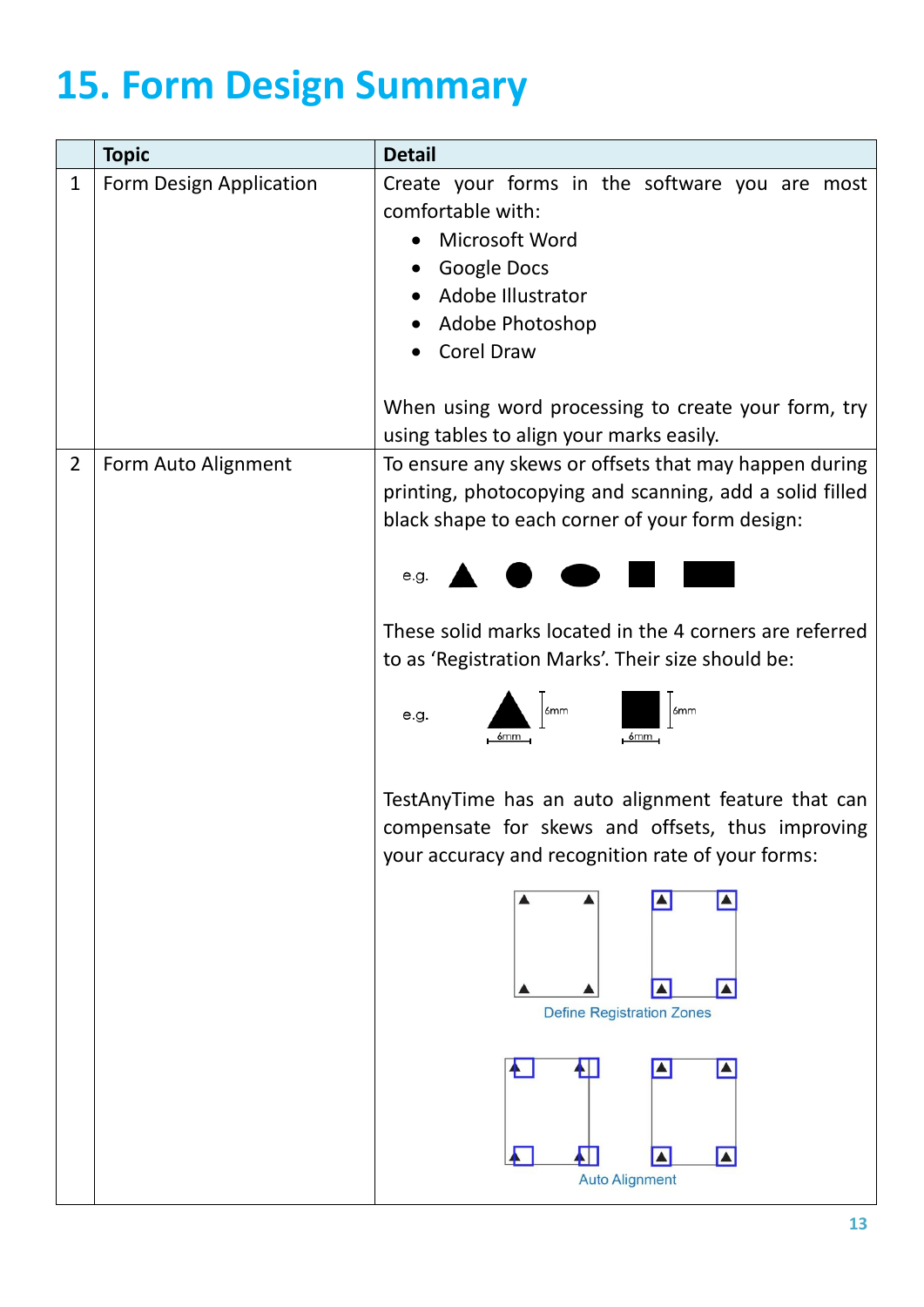| 3 | Mark Shapes For OMR         | Marks can be any hallow shape:                                                                                                                                                                                                                                    |                  |                             |                         |        |
|---|-----------------------------|-------------------------------------------------------------------------------------------------------------------------------------------------------------------------------------------------------------------------------------------------------------------|------------------|-----------------------------|-------------------------|--------|
|   |                             | e.g.                                                                                                                                                                                                                                                              |                  |                             |                         |        |
|   |                             | e.g.                                                                                                                                                                                                                                                              |                  | Border Thickness Max: 0.5mm |                         |        |
|   |                             | Try to use mark shapes that you feel your respondents<br>will fill in completely with the least amount of effort.<br>Traditional shapes like rectangle or ovals tend to be<br>filled in more accurately and completely, leading to<br>higher recognition results. |                  |                             |                         |        |
| 4 | Mark Shapes Sizes & Spacing | Marks should follow these size and spacing guidelines:                                                                                                                                                                                                            |                  |                             | $5mm \times 80\% = 4mm$ |        |
|   |                             | e.g<br>3mm                                                                                                                                                                                                                                                        |                  | e.g.<br>5mm                 | 4mm                     | 5mm    |
|   |                             | Registration Marks should follow these size and<br>spacing guidelines:                                                                                                                                                                                            |                  |                             |                         |        |
|   |                             | e.g.                                                                                                                                                                                                                                                              | 6mm              | 6mm<br>Clear Zone           |                         |        |
| 5 | <b>Grouping Questions</b>   | Try to group similar questions together (e.g. yes or no                                                                                                                                                                                                           |                  |                             |                         |        |
|   |                             | questions, all multiple questions). With grouping<br>similar questions together will speed up your template                                                                                                                                                       |                  |                             |                         |        |
|   |                             | setup process. Remember that marks need to be                                                                                                                                                                                                                     |                  |                             |                         |        |
| 6 | <b>Shading Divides</b>      | horizontally and vertically aligned to group easily.<br>You may create light shading that cover the questions                                                                                                                                                     |                  |                             |                         |        |
|   |                             | but leaving areas that contain marks to be white e.g.:                                                                                                                                                                                                            |                  |                             |                         |        |
|   |                             |                                                                                                                                                                                                                                                                   | <b>Excellent</b> | Good                        | Fair                    | Poor   |
|   |                             | Question 1                                                                                                                                                                                                                                                        |                  |                             | ┌─┐                     |        |
|   |                             | Question 2                                                                                                                                                                                                                                                        | $\Box$           | $\Box$                      | $\Box$                  | $\Box$ |
|   |                             | <b>Question 3</b>                                                                                                                                                                                                                                                 |                  |                             | $\Box$                  |        |
|   |                             | Question 4                                                                                                                                                                                                                                                        |                  |                             |                         |        |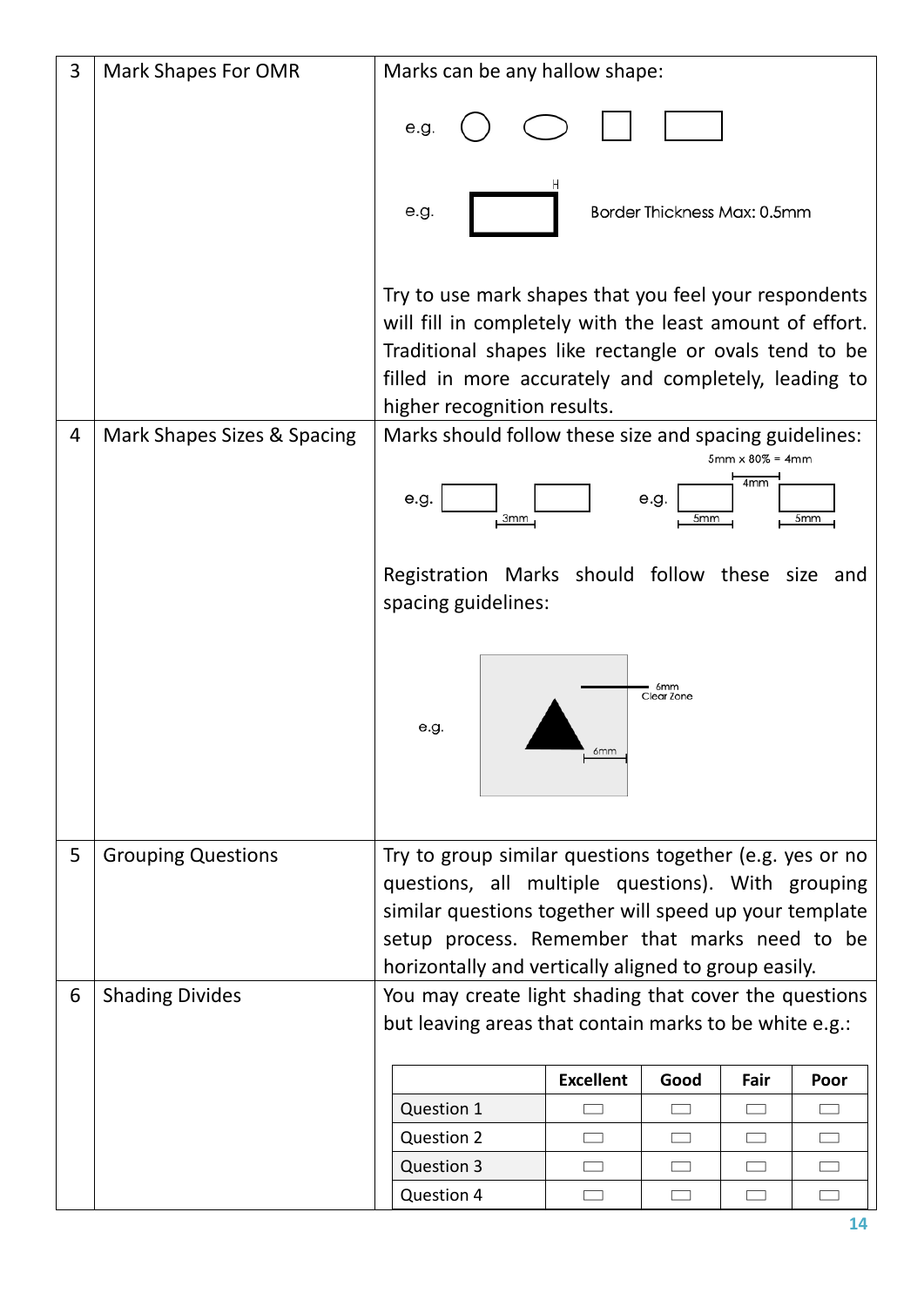| $\overline{7}$ | <b>Form Margins</b> | We suggest allowing a minimum of no less than $\frac{1}{2}$ inch |
|----------------|---------------------|------------------------------------------------------------------|
|                |                     | (approx. 1.27cm) margin space around the form. This              |
|                |                     | space for the margin allows for some shifting in forms           |
|                |                     | without losing marks or registration corners off the             |
|                |                     | edge.                                                            |
| 8              | <b>Barcodes</b>     | TestAnyTime supports (see full list '9 Barcodes'):               |
|                |                     | 1D Barcodes                                                      |
|                |                     | 2D Barcodes                                                      |
|                |                     | Post Barcodes                                                    |
|                |                     |                                                                  |
|                |                     | Barcodes can be either horizontal or vertical. We                |
|                |                     | suggest that you test if the barcode can be read by              |
|                |                     | TestAnyTime before printing and distributing your                |
|                |                     | forms. If you use CODE 39 Barcode please note that               |
|                |                     | you will have to put astericks at the beginning and end          |
|                |                     | of the barcode you want to use e.g.: '123456' should             |
|                |                     | be typed as '*123456*'                                           |
| 9              | Paper               | TestAnyTime supports any paper size or thickness                 |
|                |                     | supported by your scanner. Please refer to your                  |
|                |                     | scanner's user guide and specification for further               |
|                |                     |                                                                  |
|                |                     | information. For the type of paper we suggest that you           |
|                |                     | use white paper for the best recognition. You may also           |
|                |                     | consider using colored paper (light, soft/pastel colours         |
|                |                     | usually work well). However we do recommend                      |
|                |                     | whatever paper you choose to test the recognition                |
|                |                     | first before printing large quantities of your form.             |
| 10             | Form Instruction    | You may want to add some instructions onto you form              |
|                |                     | to guide and illustrate to respondents how to fill in the        |
|                |                     | marks correctly opposed to marks that are wrong.                 |
| 11             | Form Duplication    | When duplicating forms, we suggest that you try to               |
|                |                     | duplicate all the forms you need at one time,                    |
|                |                     | when<br>especially<br>photocopying<br>the<br>forms.              |
|                |                     | Photocopying forms tend to shift slightly.                       |
| 12             | Form Testing        | We recommend that before you print and distribute                |
|                |                     | any of your forms, it is best to create a template and           |
|                |                     | scan the forms as testing. You will be able to spot and          |
|                |                     | solve issues with the form before they are printed and           |
|                |                     | distributed. We suggest printing a small batch to scan           |
|                |                     | to see if the data captured is as expected.                      |